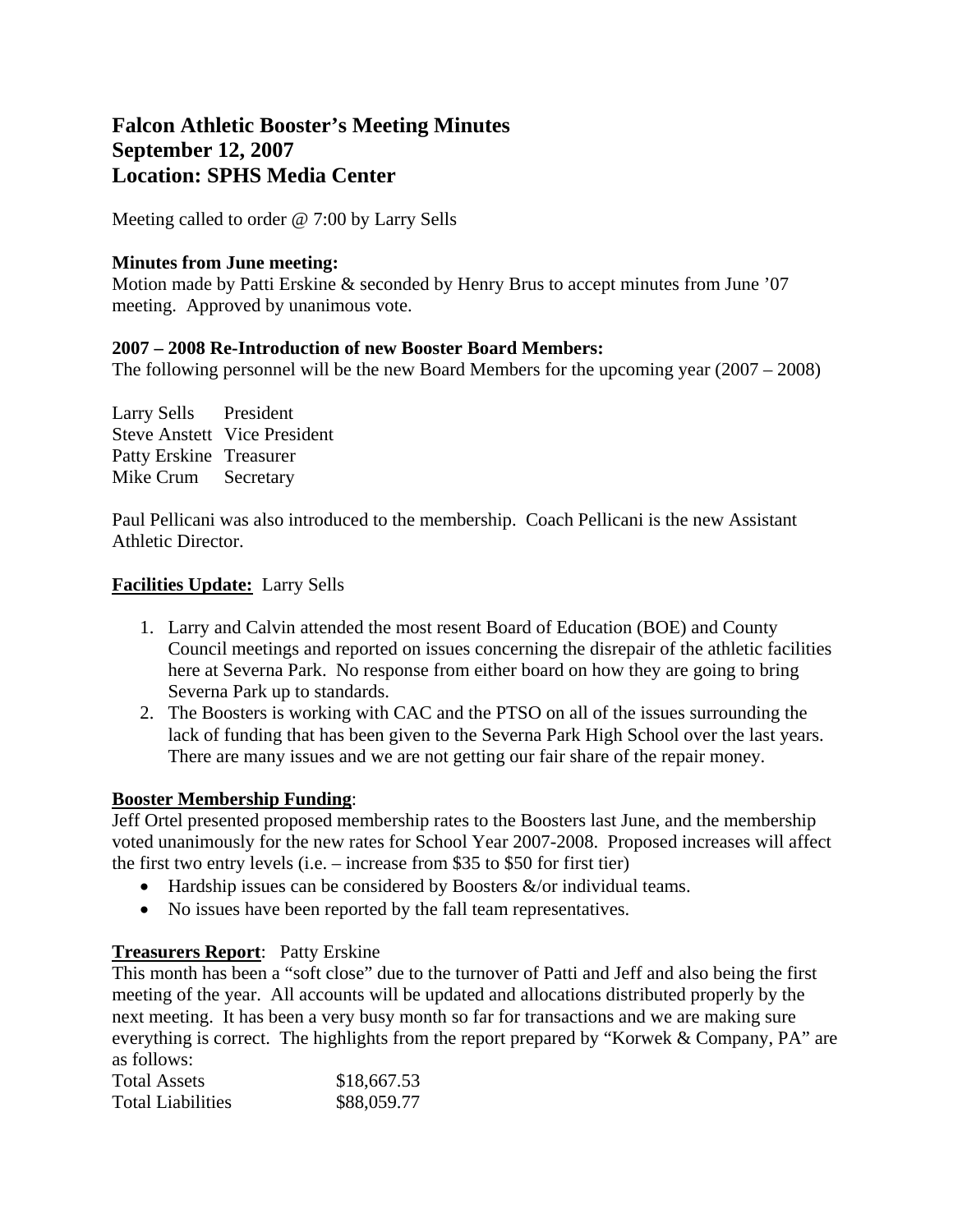Total Equity \$101,607.76

## **Membership Report:** Beth Wiley

Over 200 families have signed up and the total for membership dues is \$13,655. All team representatives, make sure that Beth receives your team rosters ASAP. When a team achieves 100% membership it will receive \$10 per athlete this year (up from \$5 last year).

## **Concessions Report:** Luanne Kerrigan

It has been a very busy start for the fall season. We need to make sure all personnel working in the concession stands are 18 years and older for insurance purposes. Also, the team representatives have been contacted for manning the booths. Please make sure you are on time and with the required number of people. We are offering more choices for our customers but that means that we probably need more help in the booth to support this endeavor.

# **Athletic Director's Report:** Wayne Mook

Wayne handed out a detailed list of all of the projects (attached) that have been done to the facilities at Severna Park over the years. The list included upcoming (approved) projects and projects requested for the High School. Wayne reiterated that the process for the new turf field was skewed and he felt that we lost out in the process due to politics. The county is installing turf fields in phases (groups of schools). The only phase of the new turf installation that has been funded and approved has been the first phase. We are slated for the  $2<sup>nd</sup>$  phase but until it is approved and signed off, nothing is official.

| <b>Committees:</b>       | <b>Chair</b>         | Date            | <b>Comments</b>                   |
|--------------------------|----------------------|-----------------|-----------------------------------|
| 1. Bull and Oyster Roast | <b>Steve Anstett</b> | 1/26/08         |                                   |
| 2. Mulch                 | Patti Erskine        | <b>TRD</b>      |                                   |
| 3. Golf Outing           | <b>Bill Chalmers</b> | TBD (June 2008) |                                   |
| 4. Senior Banquet        | <b>Gwen Chalmers</b> |                 | Gwen and Wayne<br>coordinate date |
| 5. Hall of Fame Dinner   | <b>Larry Sells</b>   | 10/27/07        | Tickets \$40.00                   |
| 6. Media Person          | <b>Miriam Morrow</b> |                 |                                   |
| 7. Stadium Signs         | <b>Steve Anstett</b> |                 | Need to mount signs               |

#### **Old Business:**

#### **New Business**:

- Basketball Backboards and Winches Working with the BOE on this project.
- Contract for Coke/Pepsi is up this year  $& Mr. Mook$  had not heard whether the Business Manager @ SPHS has secured a new contract.
- Henry Brus reported that the website is up  $\&$  running. Some modifications have been made. Send desired changes and updates to Henry & he'll coordinate with webmaster. (can be sent through spboosters.org or Henry.Brus@comcast.net)
- The AA County Public Schools Drivers Permission Form is available from the high school's web site (http://www.severnaparkhigh.org/) under the "Athletics" tab.
- Weight certification for wrestling will be 11/3/07 for the upcoming season.